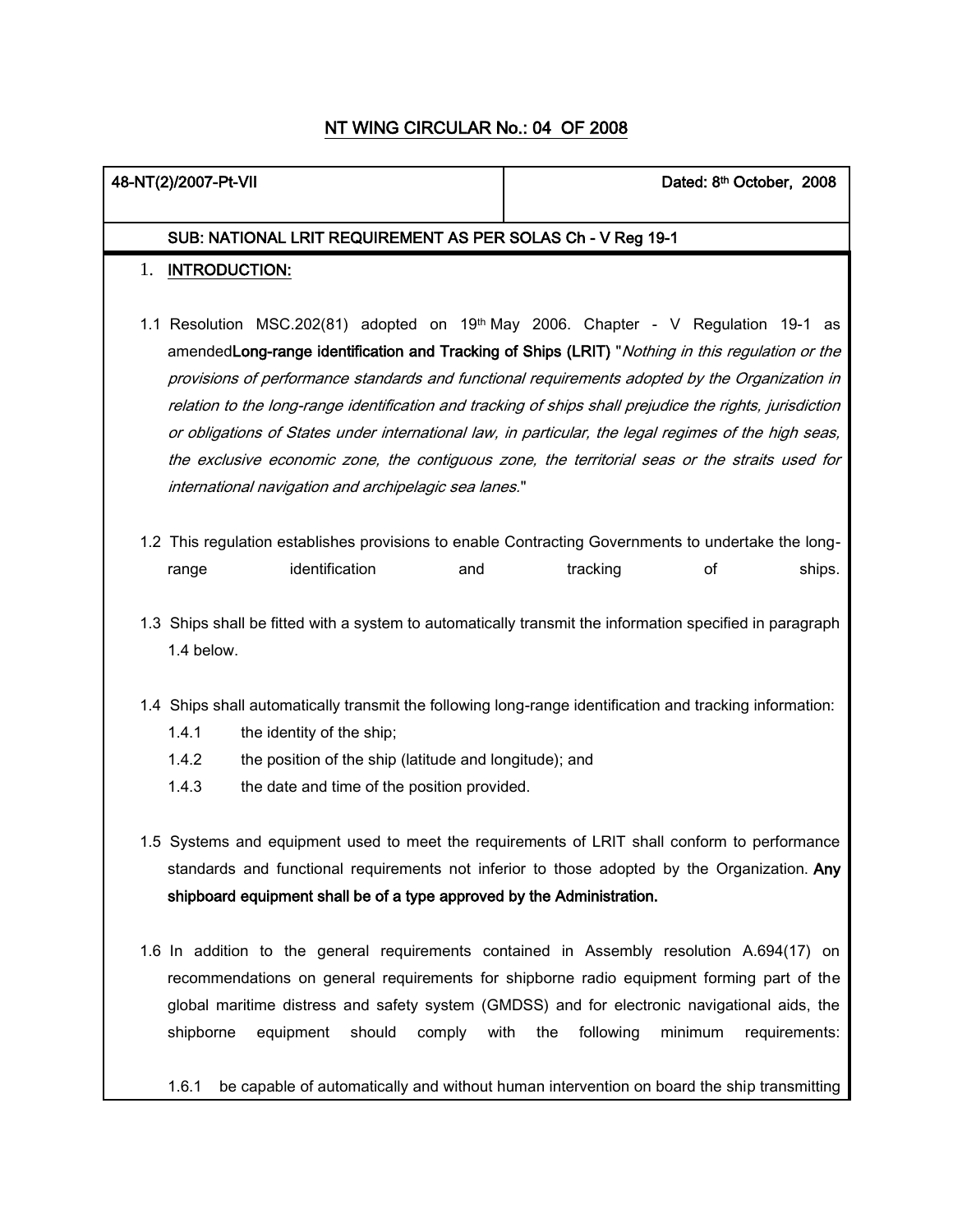the ship's LRIT information at 6-hour intervals to an LRIT Data Centre;

- 1.6.2 be capable of being configured remotely to transmit LRIT information at variable intervals;
- 1.6.3 be capable of transmitting LRIT information following receipt of polling commands;
- 1.6.4 interface directly to the shipborne global navigation satellite system equipment, or have internal positioning capability;
- 1.6.5 be supplied with energy from the main and emergency source of electrical power; and
- 1.6.6 be tested for electromagnetic compatibility taking into account the recommendations developed by the Organization.

### 2 The Ad hoc LRIT Group (the Group)

- 2.1 At its first session, recalled that regulation V/19-1.6 stated that any shipborne equipment to be used for transmitting LRIT information "shall be of a type approved by the Administration".
- 2.2 The Group noted that the requirement to have existing equipment already installed on board to undergo a type approval process was neither something which was logical nor a manageable, practicable or reasonable requirement, considering the thousands of ships which were required to comply.
- 2.3 The Group further noted that such an interim scheme should be based on a series of examinations and tests, as determined by the Committee, which demonstrated and verified compliance of the shipborne equipment with the requirements of regulations V/19-1.4 and V/19- 1.7 and of section 4 of the Performance standards. The Committee would also need to establish the criteria or the range within which the functional performance of existing equipment should be considered as being acceptable.

#### 3 PROCEDURE:

3.1 Flag nomination of LRIT Data Centre - Section 8 of the Performance standards requires that a Contracting Government establishing or joining an LRIT Data Centre should provide relevant details to the Organization.

INDIA has declared to have its own "National Data Centre" (NDC). A turn key project has been accorded to Antrix/SAC of ISRO. Who is developing NDC for Directorate General of Shipping.

3.2 Flag appointment of Application Service Provider (ASP): - Section 5.1 of the Performance standards that a Contracting Government should provide to the Organization a list with the names and contact details of the ASPs they recognize together with any associated conditions of recognition.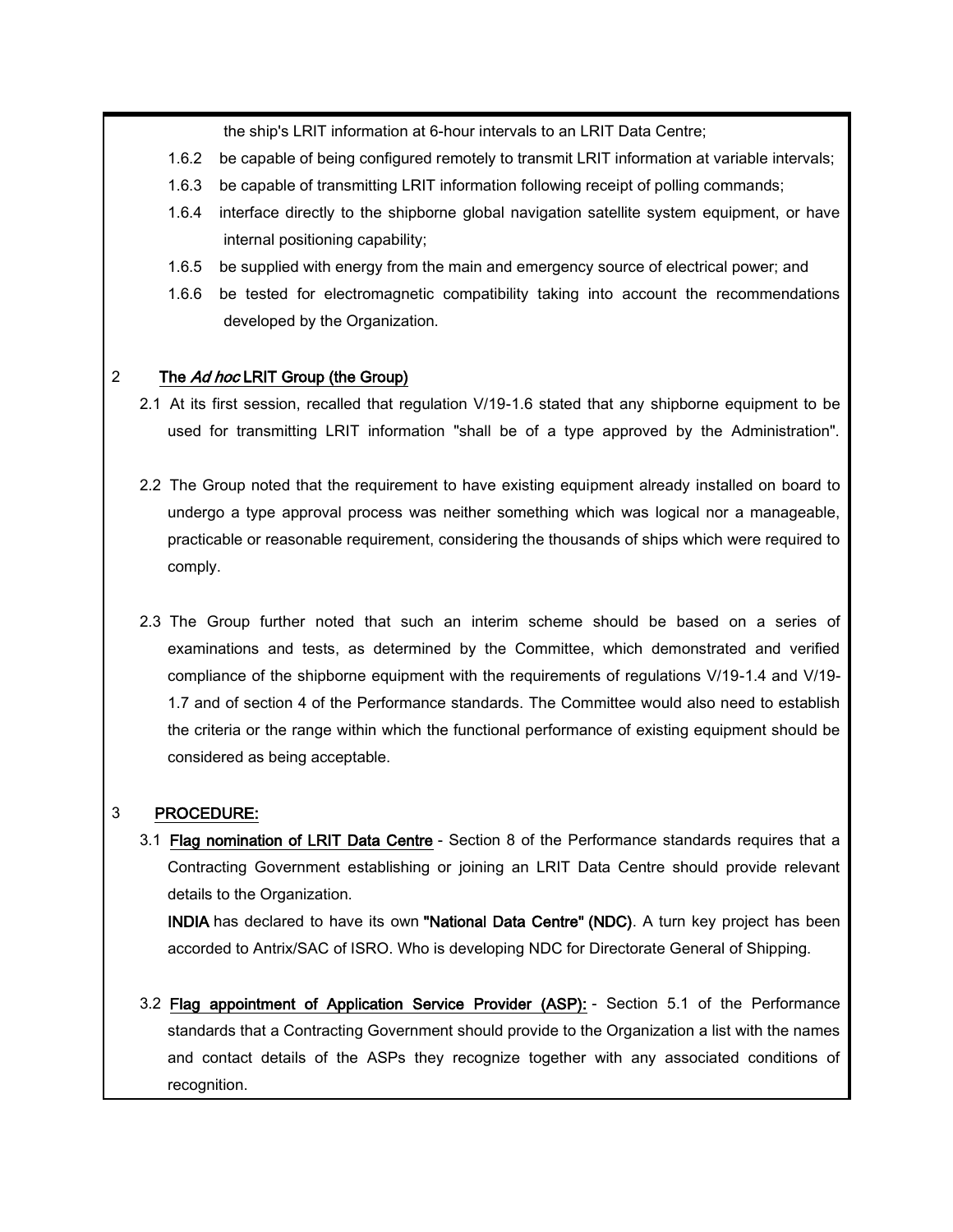ASP is developed at the NDC site in D G Shipping by Antrix/SAC.

Communication Service Provider (CSP) TATA Communications will operate as CSP.

- 3.3 Shipowners, Managers' requirements: -The ship-owners, Managers, Operators are advised to carry out an LRIT ship borne equipment type approval conformance test. In accordance with section 5.1 of the Performance standards. In the interest of timely implementation the ship owners and managers to implement the LRIT equipment testing of its ships.
- 3.4 CSP/ASP testing implementation: the CSP/ASP should test LRIT equipment in accordance with the LRIT requirements testing matrix specified in MSC.1/Circ.1257. Testing to be carried out through Indian CSP/ASP by October 2008. The cost of testing will be borne by ship-owners. They are requested to contact at following address for testing of Satcom "C" equipment for LRIT, with following details:

## 3.5 Details of CSP in India;

#### Shri. B T Rokade

 Sr. Manager ( Satellite Operations ) International Facilities Group Tata Communications Limited, Pune-Alandi Road, Dighi, Pune - 411 015. India. 91(20) 66153308 Direct 91 9225637119 Mobile [bt.rokade@tatacommunications.com](mailto:bt.rokade@tatacommunications.com)

| Name of Vessel     | Pls fill up as per Ship's Certificate) |
|--------------------|----------------------------------------|
| Ship Inm -C ID     |                                        |
| Make               | JRC/Furuno /Thrane &Thrane             |
| Model              |                                        |
| Equipment Sr No    |                                        |
| Port of Registry   |                                        |
| Call sign          |                                        |
| <b>IMO Number</b>  |                                        |
| <b>MMSI Number</b> |                                        |
| Gross Tonnage      |                                        |